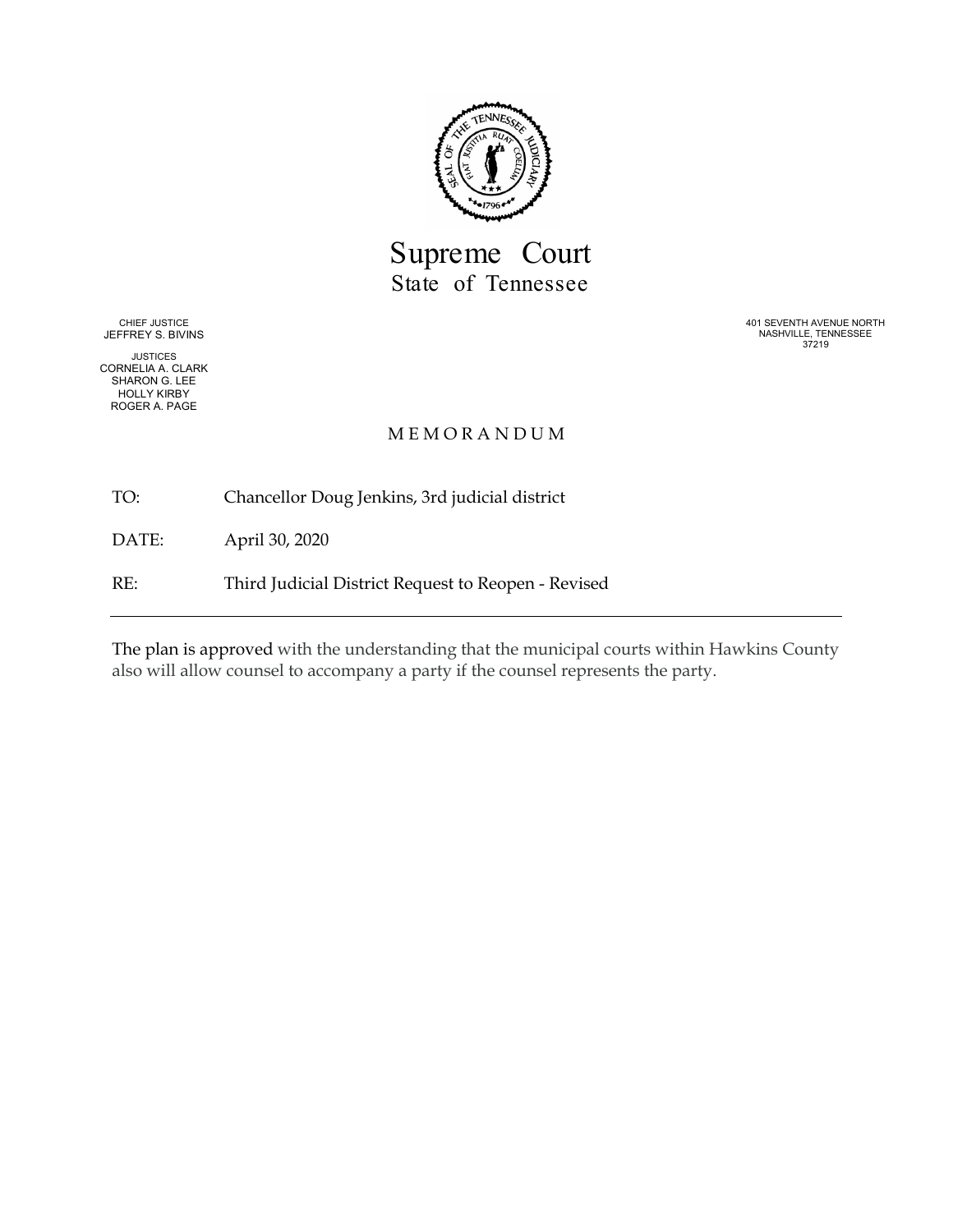## AMENDED PLAN FOR REOPENING

### **THE**

## COURTS OF THE

### THIRD JUDICIAL DISTRICT\*

*\* Greene, Hamblen, Hancock, and Hawkins Counties*

# *TARGET DATE TO REOPEN MONDAY, MAY 4, 2020 GREENE COUNTY MAY 1, 2020 Plan to be in effect until further order amendment or extension*

*Submitted by: Douglas T. Jenkins Chancellor, Presiding Judge Third Judicial District*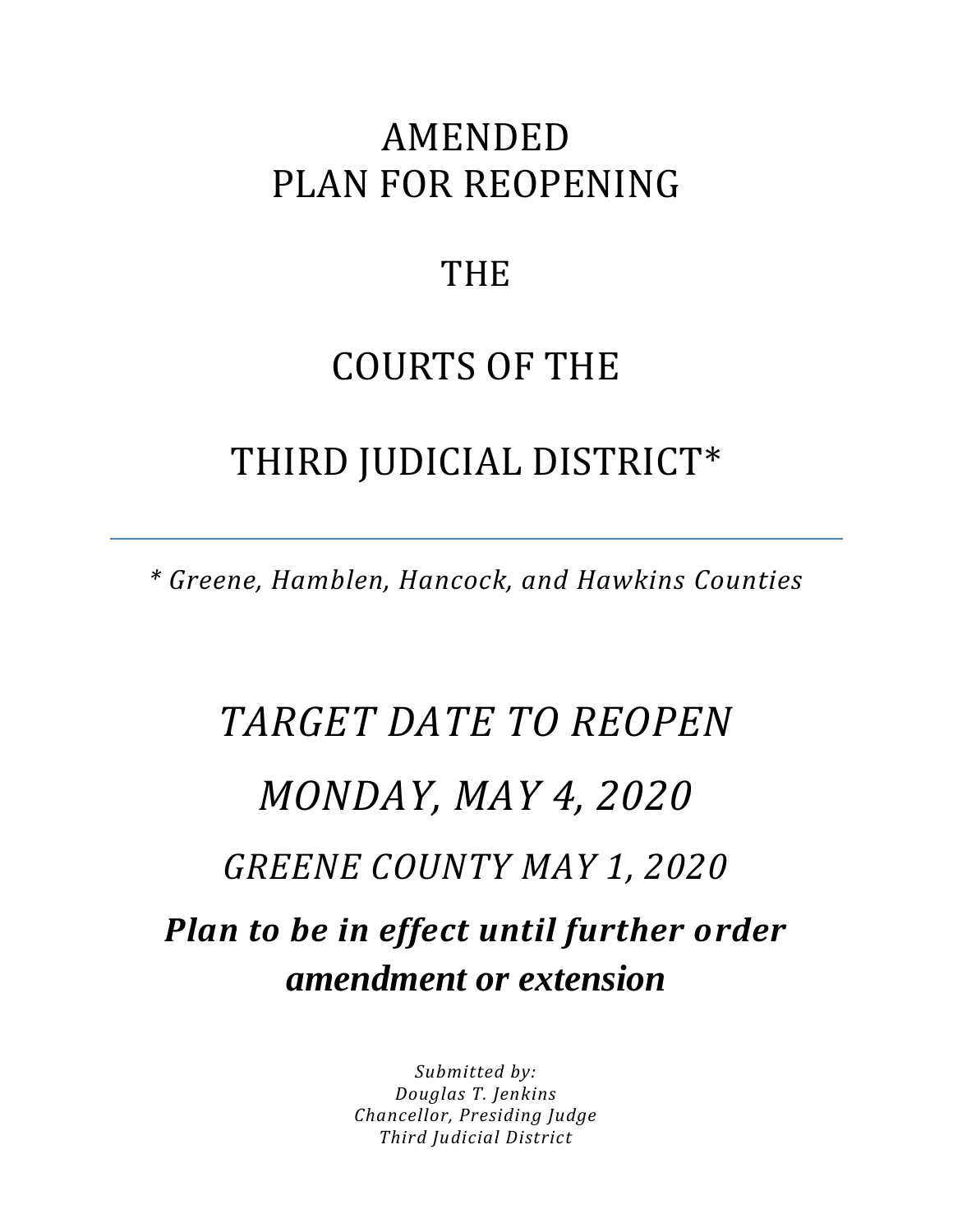I. DISTRICT-WIDE REQUIREMENTS FOR IN-PERSON COURT HEARINGS IN CIRCUIT COURTS, CHANCERY COURTS, CRIMINAL COURTS, SESSIONS COURTS, and JUVENILE COURTS

A. Each Court has been asked to submit its own reopen criteria; however, the following requirements will be observed in all courts and all counties (some may be repeated in the following report, but are placed here for convenience):

B. Limit public access to the courthouses to one entrance. At that one entrance, courthouse security personnel (where practicable) will be armed with no contact thermometers where someone's temperature may be taken with a beam to the forehead. Anyone with a fever greater than 100.4 would be turned away. Also, allowing the security personnel to ask questions to those attempting to enter the courthouse about their health situation- fever, cough, etc. Anyone with COVID 19 symptoms will be turned away;

C. No jury trials until further order of the Supreme Court;

D. Require proper social distancing and sanitary observances for those waiting on incourt proceedings;

E. The number of persons in a courtroom (exclusive of the judge, court personnel, and court security) shall not exceed 10 people unless justice so demands and that only in exceptional circumstances;

F. If not otherwise clear herein, the judges shall maximize the use of telephonic and video hearings as they have been doing in addition to resuming in person hearings.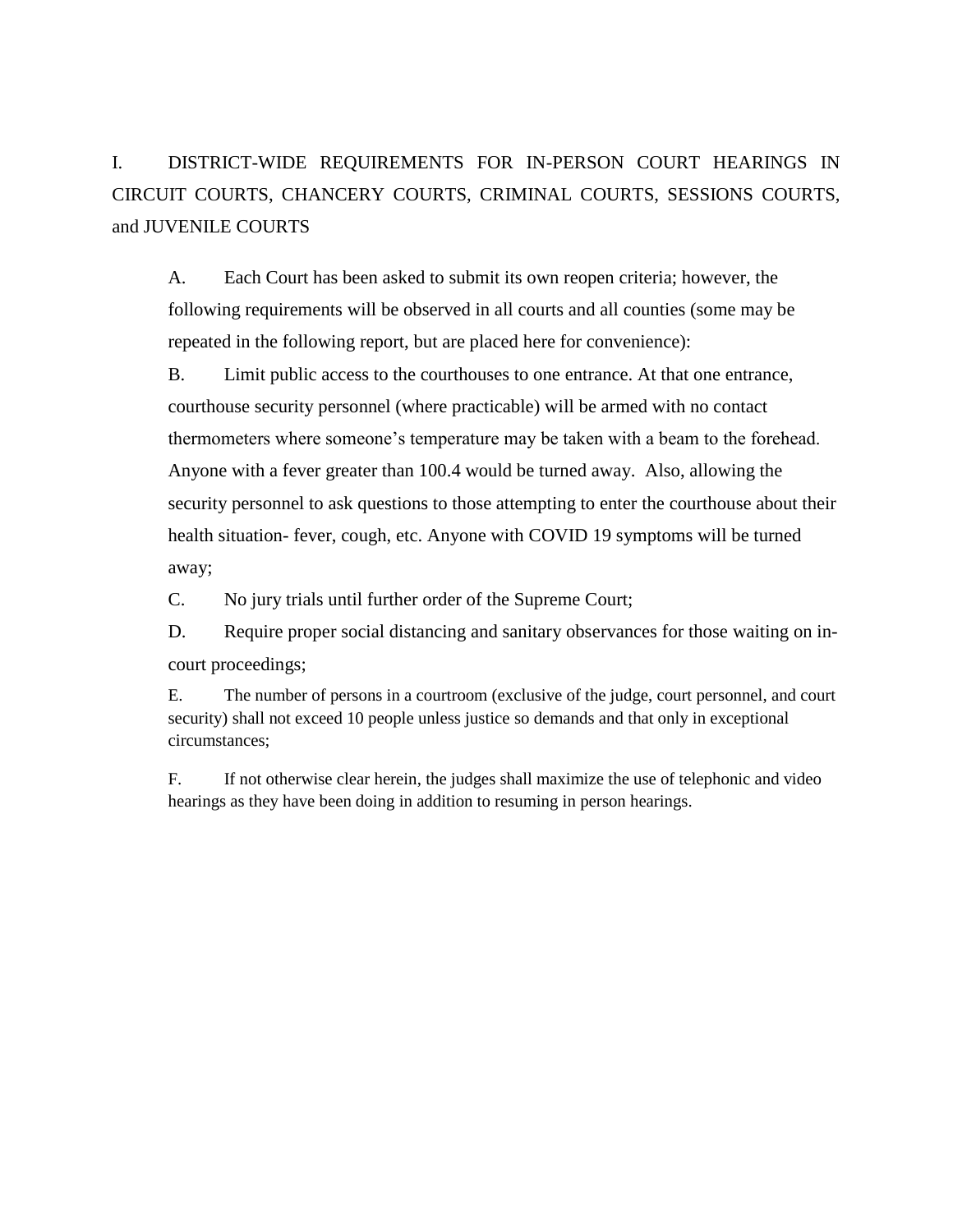#### II. GREENE

A. GENERAL SESSIONS & JUVENILE COURT- TARGET OPENING MAY 1, 2020

> 1. On Sessions – Criminal Days, only 5 Defendants (who are not in Jail) will be permitted into the Courtroom at one time. Each Defendant may be accompanied by his/her lawyer but no one else;

2. Defendants & Witnesses will "check in" with Security and then wait outside the Courthouse until their name is called to enter;

3. If a Defendant or Witness wants to wait in their car, they can. They DO NOT need to return Home/Leave unless the Attorneys and the Judge agree that they can leave and return at a later time;

4. Attorneys can be in Courtroom only when his/her client is in the Courtroom. Additionally, Law Enforcement Officers can be in the Courtroom only when his/her case is being heard. Under the recommended guidelines, we are trying to limit the number of people in the Courtroom at one time;

5. Once in the Courtroom, Defendants will be permitted to sit only in designated spaces on the benches. These spaces have been spaced around the courtroom to abide by physical distancing recommendations and are marked with a yellow paper;

6. Probation Officers will sign up Defendants who are not in custody in the hallway of the Courthouse;

7. On Juvenile Days, the parties, witnesses, and DCS Workers will need to "check in" with Security or Juvenile Court Staff. Once they "checked in" they will wait outside the Courthouse until their particular case is called. Only the parties to the case, their attorneys and DCS workers will be allowed into the Courthouse when the case is called. If witnesses will be needed for a hearing, the witnesses will wait outside the Courthouse until called in to testify;

8. For Juvenile Cases, the attorneys are encouraged to discuss if a particular case is one that can be heard by "video". If so, the attorneys shall contact Juvenile Court staff at least 24 hours in advance of the hearing to set up the conference. DCS has made the arrangements for the video conference on the hearings we have held thus far;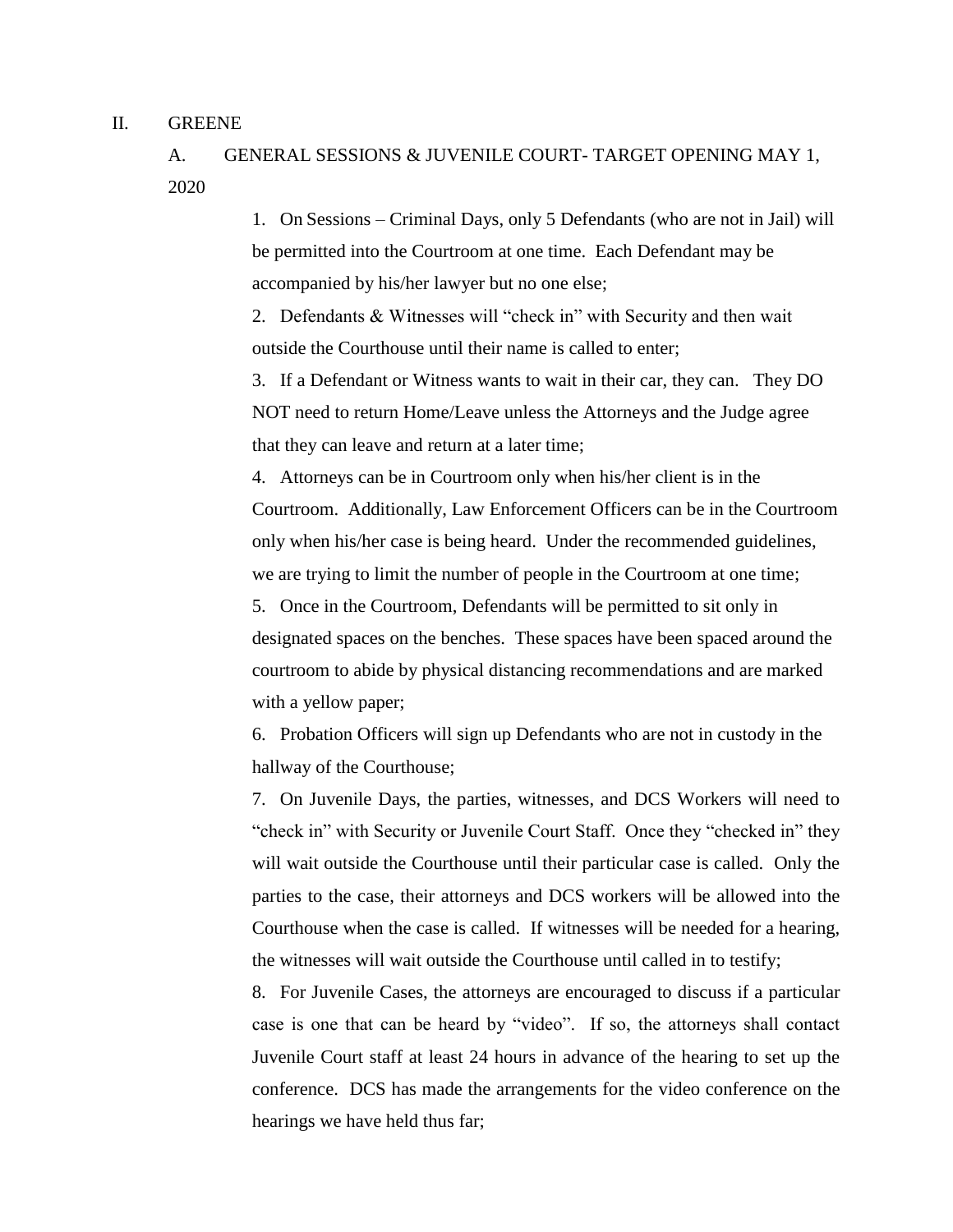9. If individuals wish to wear masks and gloves they are permitted to do so. They will need to bring their own as the Courthouse does not have the resources to provide them;

#### B. CRIMINAL COURT:

1. August 3, 2020 is traditionally announcement day for Attorneys and Defendants. The Defendants in person appearance has been suspended with Attorneys and making a disposition announcement to the Court by fax or email to the Clerk or Judge. The Judge will be available for announcements on May 1, 2020 at 9:00AM in the Chancery Courtroom while the Grand Jury meets in the Criminal Courtroom;

2. Jury trials previously scheduled will be rescheduled after July 3, 2020;

3. August 21, 2020 is an Arraignment day for Defendants that are incarcerated. The Attorneys can waive Arraignment and have the case set for trial without the Defendant being brought to Court. If an attorney requests an in person proceeding, then the court will hear them on a two at a time basis in the Courtroom. Where one is at the podium, while the other will be waiting on the side bench;

4. August 21, 2020 is an Arraignment day for Defendants on bond. There is normally a large crowd at the Courthouse. To alleviate the crowd, the Court Security will have a copy of the docket. If the Defendant has not been indicted, then they will not enter the Courthouse. Each Defendant will be given an appearance date of July 3, 2020 at 9:00 AM for an Arraignment. If the Defendant requests counsel, then they will be given an Affidavit of Indigency form to fill out and return to the Court Clerk for appointment of counsel;

5. The Public Defender, Appointed Attorneys and Retained Attorneys are encouraged to keep their clients informed on all dates and matters before the Court. Attorneys can waive Arraignment and schedule court dates without their clients being present;

6. For Arraignments or other in person appearances, the Defendants will be allowed to enter the Courtroom on a two at a time basis. One Defendant will be at the podium while the other waits on the side bench. Masks, cloth coverings and hand sanitizer are encouraged;

7. The podium will be sprayed with disinfectant after each appearance by court personnel;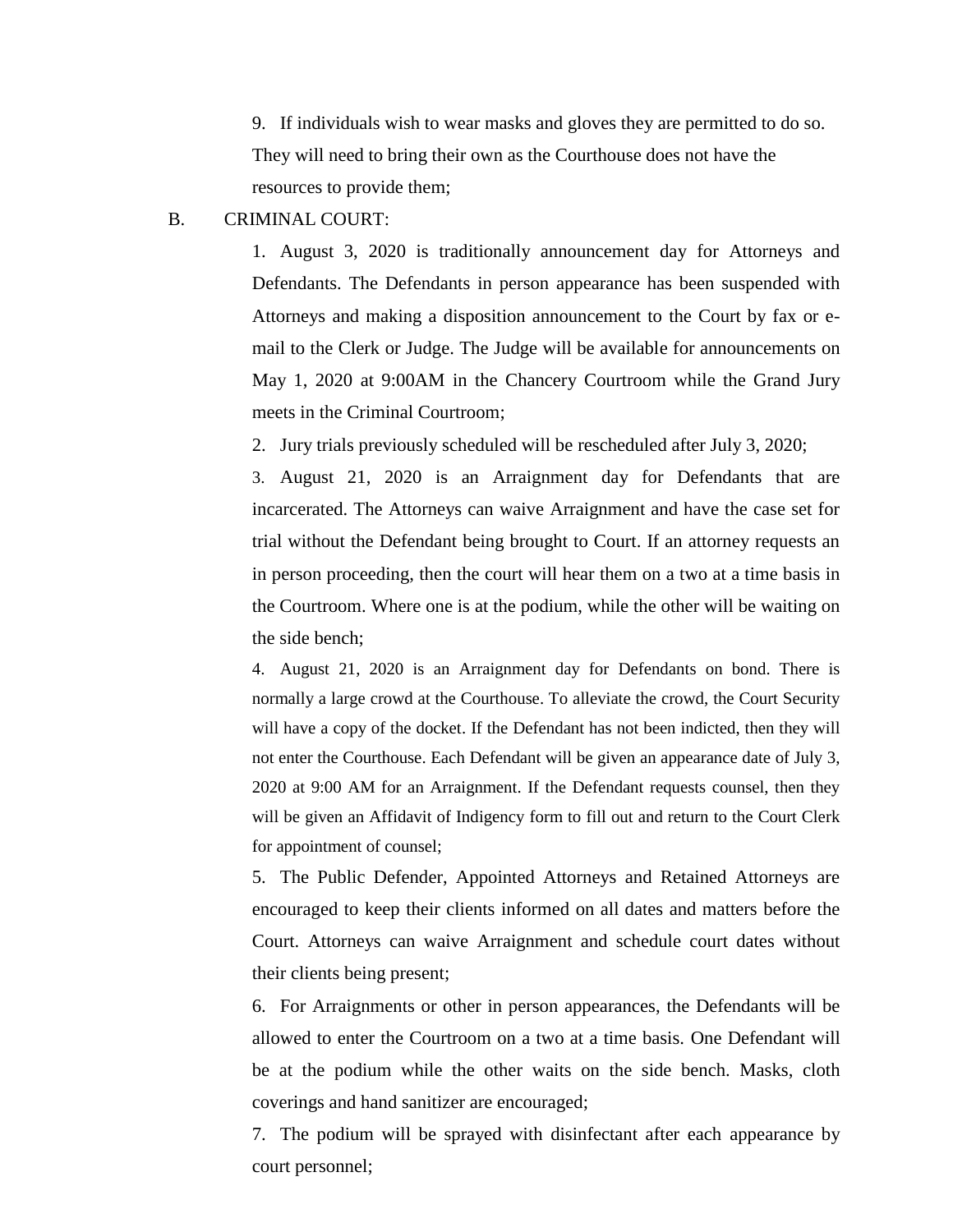8. The Court will schedule several plea days throughout the month. This will alleviate large crowds and will allow the court to handle no more than two cases at a time with a limited number of people in the Courthouse on a partial day. A limited crowd will also allow the court security and other personnel to be mindful of safety procedures;

9. The Court will only allow only parties to the case or essential individuals to the case to enter the Courtroom.

C. GRAND JURY- requested for May 1, 2020. The following extra precautions are to be taken to benefit jurors and other justice system staff during the COVID-19 pandemic to ensure safety for all:

> 1. Location changed to provide social distancing room for all 12 jurors, foreperson, and District Attorney during all testimony;

> 2. A digital temperature check was conducted by Sheriff's Office staff of all members present and interacting with jurors;

> 3. New supplies such as pens and notepads were ordered and left sealed for a waiting period since it has been reported the virus does not survive on surfaces longer than 7 days;

> 4. Jurors will be provided gloves, hand sanitizer, sanitizing spray and wipes during the grand jury meeting;

> 5. Courtroom where jurors are meeting will receive extra cleaning and sanitizing;

> 6. Lunch provided will be given extra directives such as: Gloves worn at all times. Cardboard delivery boxes are sanitized and sealed. Delivery workers change gloves multiple times to prevent cross contamination. Each meal is individually boxed. Each drink is individually sealed;

> 7. Jurors are encouraged to bring their own coffee cups, to avoid those that may have been sitting out in the open;

8. Jurors are offered sealed individual bottles of water as needed;

9. Separate signing stations are established so that paperwork was not passed thru multiple hands;

10. At the signing stations, jurors are to bring their new pen for the day and wear gloves when touching paperwork that is handled by others;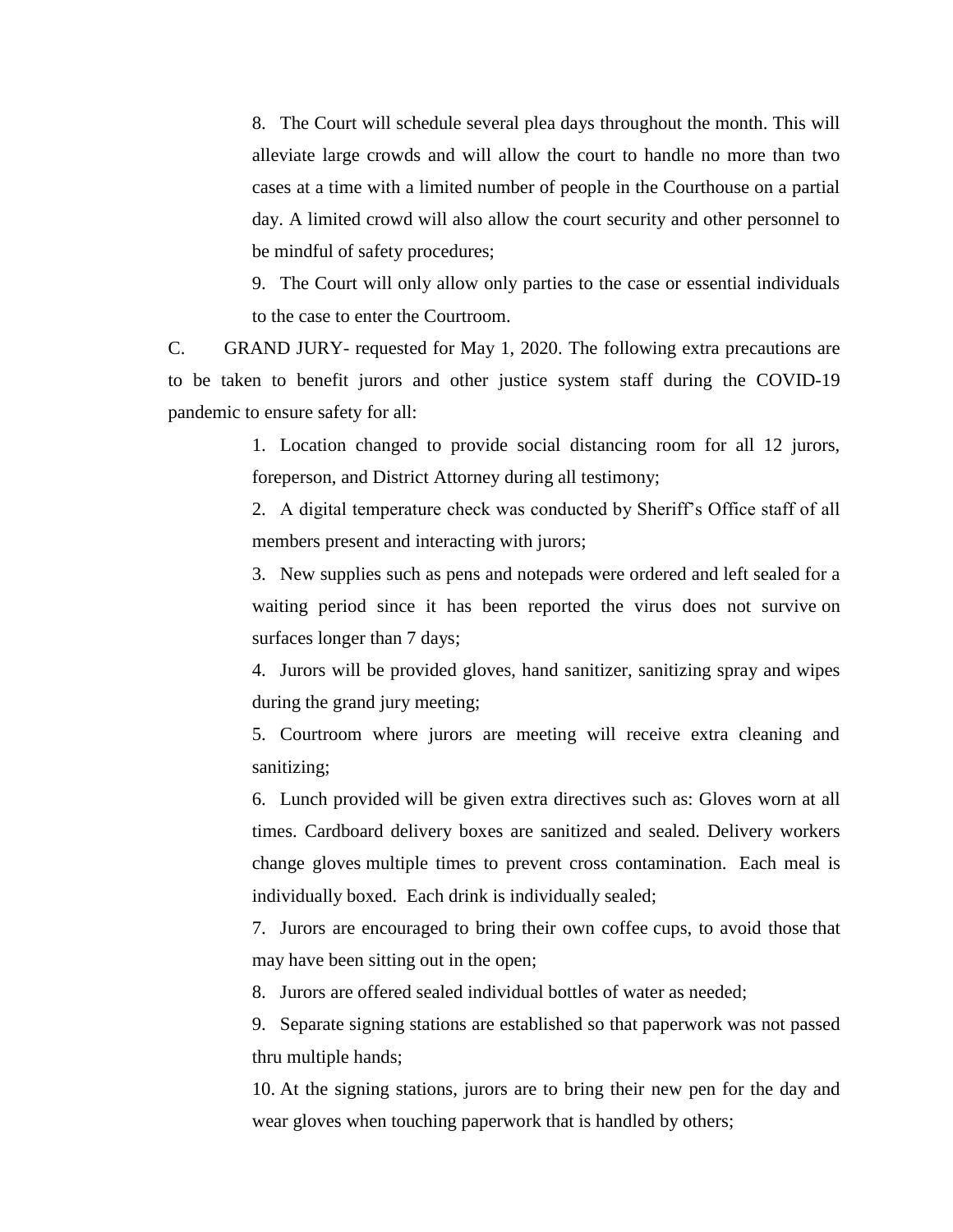11. Jurors were always reminded to remain socially distant when at signing stations and on breaks;

12. After the grand jury: pens, notepads and other supplies used were sanitized and stored sealed for 2 weeks or until the next grand jury session. Those supplies will not be available for others to use;

13. Alternate jurors will be on standby by telephone, to reduce jurors in attendance, if the need arises to use them.

#### D. CIRCUIT & CHANCERY COURT

- 1. Limitation of the number of persons in the courtroom and hallways;
- 2. Staggering of cases and hearing times;

3. Maintaining of social distancing in the courthouse and in the courtroom, and handling of witnesses (e.g., having witnesses remain in their vehicles or placing them in separate rooms);

4. The use of personal protection such as face masks, as well as appropriate use of disinfectants to protect court personnel and the public;

5. Allowing agreed matters or contested matters that do not require sworn testimony to be handled via telephone, teleconferencing, email, video conferencing or other means that do not involve in-person contact. Other video hearings will be utilized by the judges when practicable.

#### E. MUNICIPAL COURTS

1. Greeneville Municipal Court meets weekly in a large room in downtown Greeneville and has no dedicated parking lot. Social distancing will be observed by having an officer present at the entry door at all times who will collect the cell phone numbers of persons appearing and will call them into the courtroom in groups of 5. Chairs will be placed in the courtroom with a space of at least 6 feet between and around each chair.

2. Baileyton, Tusculum & Mosheim Municipal Courts meet monthly in smaller rooms, and they have dedicated parking lots. Social distancing will be observed by having an officer present at the entry door at all times who will collect the cell phone numbers of persons appearing and will call them into the courtroom individually at the time their case is called.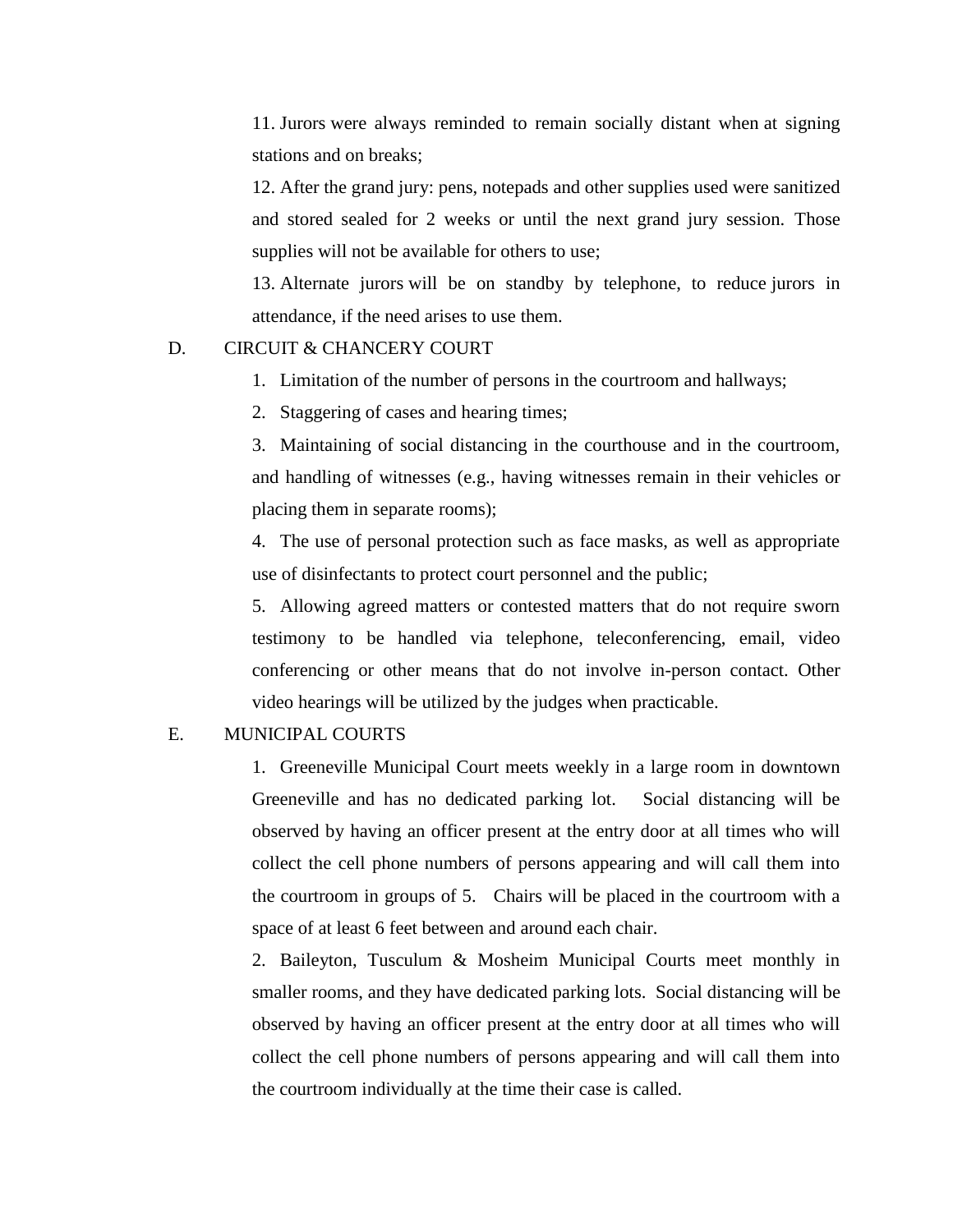3. Rules for all courts will be that no other person will be allowed to accompany the person charged, and any witnesses will wait in their cars until called. If any person appears to be or states that they are ill, the officer at the door will reschedule that case to a later date. Of course, attorneys for any party are allowed without limitation.

#### III. HAMBLEN

#### A. GENERAL SESSIONS & JUVENILE COURT

1. All litigants will be required to wait outside of the justice center building after they check in with the court security officer who will be at the entrance. The officer will note their presence and write down their phone number so that they can be contacted when their case is ready to be heard;

2. The attorneys, public defenders and the district attorneys will discuss all of the pending cases outside of the courtroom and most likely outside of the building and only bring the litigants in when the case is ready;

3. Litigants in the courtroom will be positioned so that they are no closer than 10 feet apart;

4. Hand sanitizer will be placed at the council table and throughout the courtroom;

5. The use of masks.

#### B. CRIMINAL COURT

1. May 1, 2020 is traditionally announcement day for Attorneys and Defendants. The Defendants in person appearance has been suspended with Attorneys and making a disposition announcement to the Court by fax or email to the Clerk or Judge. The Judge will be available for announcements on May 1, 2020 at 9:00AM in the Chancery Courtroom while the Grand Jury meets in the Criminal Courtroom;

2. Jury trials previously scheduled will be rescheduled after July 3, 2020;

3. May 7, 2020 is an Arraignment day for Defendants that are incarcerated. The Attorneys can waive Arraignment and have the case set for trial without the Defendant being brought to Court. If an attorney requests an in person proceeding, then the court will hear them on a two at a time basis in the Courtroom. Where one is at the podium, while the other will be waiting on the side bench;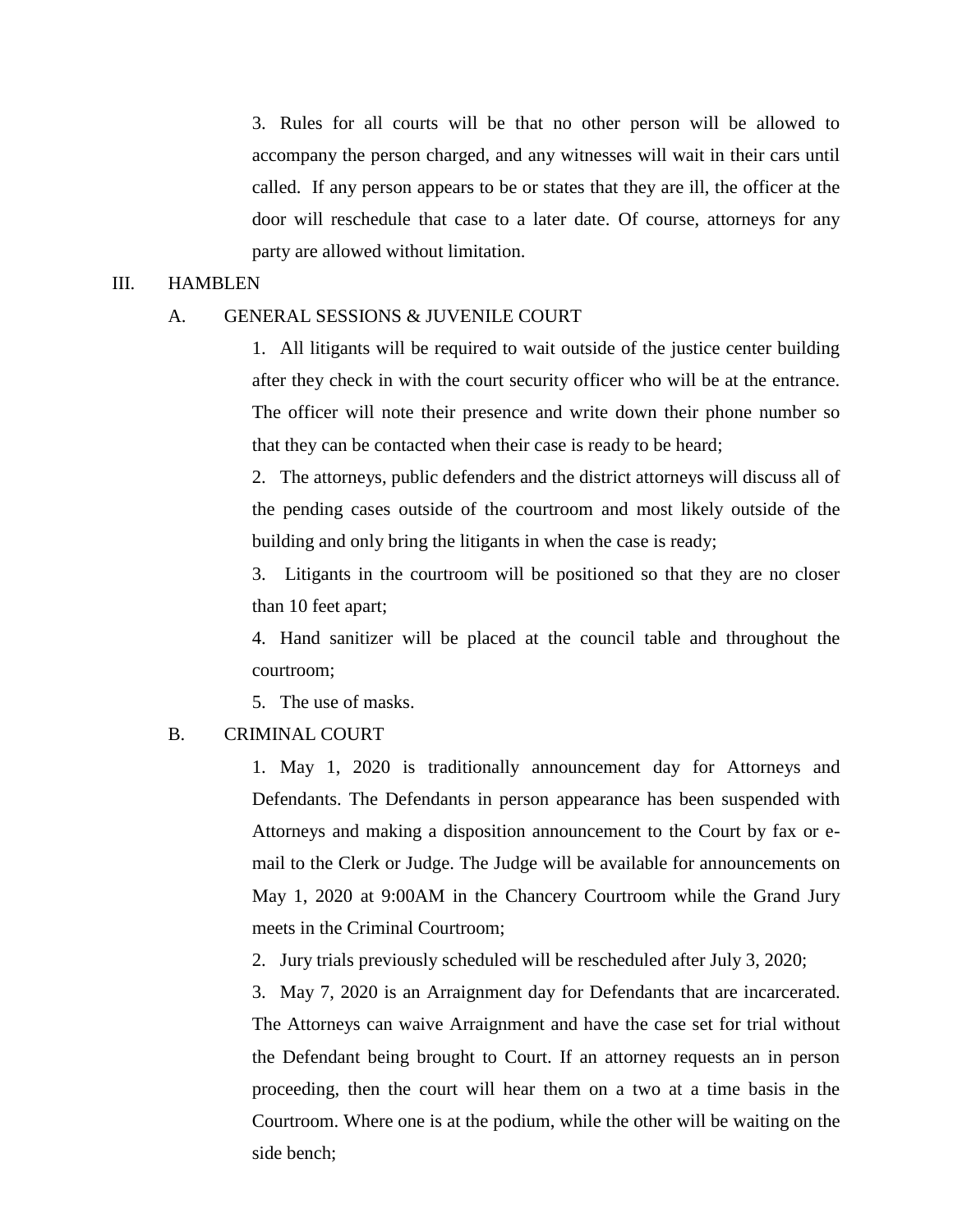4. May 8, 2020 is an Arraignment day for Defendants on bond. There is normally a large crowd at the Courthouse. To alleviate the crowd, the Court Security will have a copy of the docket. If the Defendant has not been indicted, then they will not enter the Courthouse. Each Defendant will be given an appearance date of July 3, 2020 at 9:00 AM for an Arraignment. If the Defendant requests counsel, then they will be given an Affidavit of Indigency form to fill out and return to the Court Clerk for appointment of counsel;

5. The Public Defender, Appointed Attorneys and Retained Attorneys are encouraged to keep their clients informed on all dates and matters before the Court. Attorneys can waive Arraignment and schedule court dates without their clients being present;

6. For Arraignments or other in person appearances, the Defendants will be allowed to enter the Courtroom on a two at a time basis. One Defendant will be at the podium while the other waits on the side bench. Masks, cloth coverings and hand sanitizer are encouraged;

7. The podium will be sprayed with disinfectant after each appearance by court personnel;

8. The Court will schedule several plea days throughout the month. This will alleviate large crowds and will allow the court to handle no more than two cases at a time with a limited number of people in the Courthouse on a partial day. A limited crowd will also allow the court security and other personnel to be mindful of safety procedures;

9. The Court will only allow only parties to the case or essential individuals to the case to enter the Courtroom.

C. GRAND JURY- requested for May 18, 2020. The following extra precautions are to be taken to benefit jurors and other justice system staff during the COVID-19 pandemic to ensure safety for all:

> 1. Location changed to provide social distancing room for all 12 jurors, foreperson, and District Attorney during all testimony;

> 2. A digital temperature check was conducted by staff of all members present and interacting with jurors;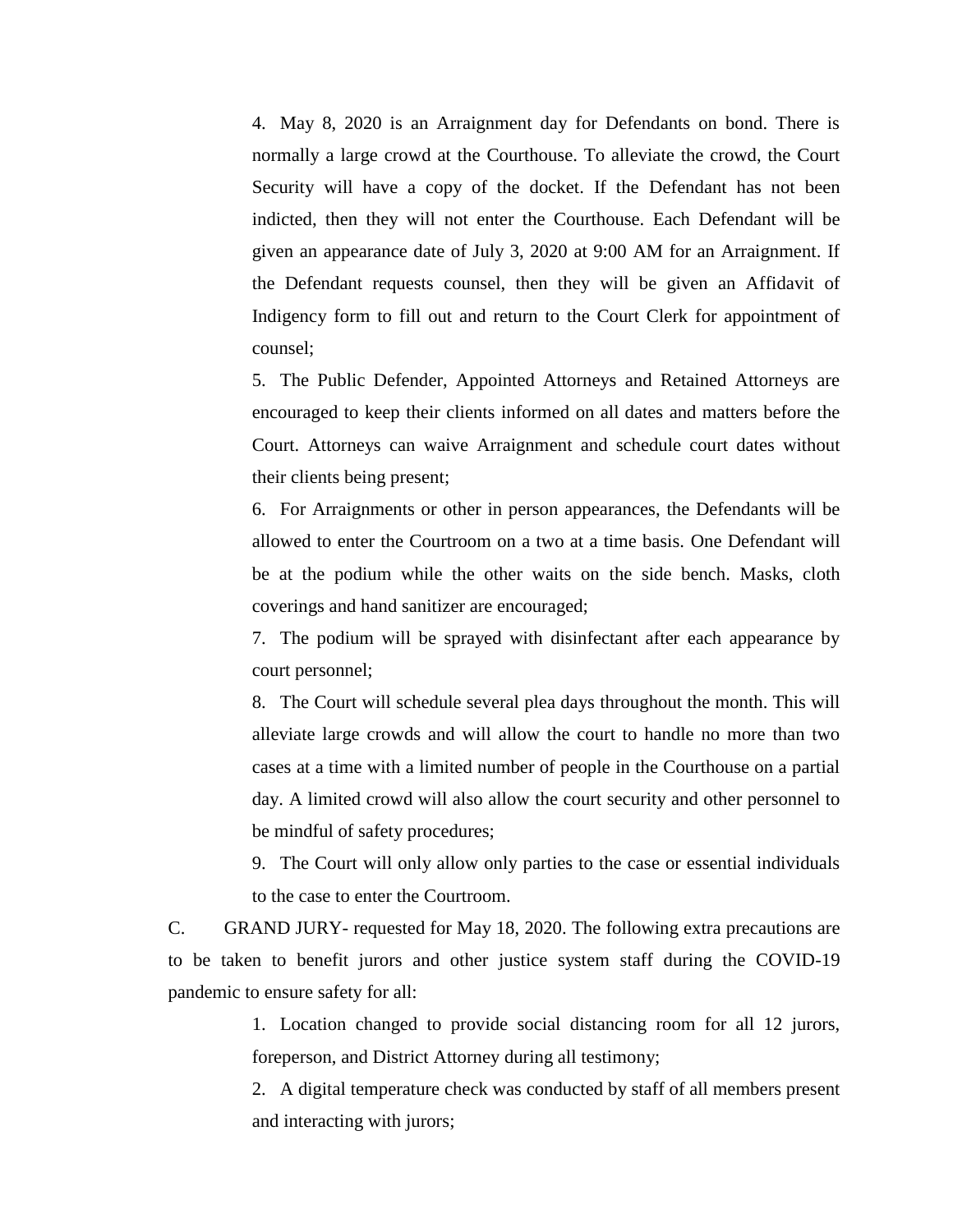3. New supplies such as pens and notepads were ordered and left sealed for a waiting period since it has been reported the virus does not survive on surfaces longer than 7 days;

4. Jurors will be provided gloves, hand sanitizer, and sanitizing wipes during the grand jury meeting;

5. Courtroom where jurors are meeting will receive extra cleaning and sanitizing;

6. Lunch provided will be given extra directives such as: Gloves worn at all times. Cardboard delivery boxes are sanitized and sealed. Delivery workers change gloves multiple times to prevent cross contamination. Each meal is individually boxed. Each drink is individually sealed;

7. Jurors are offered sealed individual bottles of water as needed;

8. Separate signing stations are established so that paperwork was not passed thru multiple hands;

9. At the signing stations, jurors are to bring their new pen for the day and wear gloves when touching paperwork that is handled by others;

10. Jurors were always reminded to remain socially distant when at signing stations and on breaks;

11. After the grand jury: pens, notepads and other supplies used were sanitized and stored sealed for 2 weeks or until the next grand jury session. Those supplies will not be available for others to use;

12. Alternate jurors will be on standby by telephone, to reduce jurors in attendance, if the need arises to use them;

13. Masks will be furnished to all jurors.

#### D. CIRCUIT & CHANCERY COURT

- 1. Limitation of the number of persons in the courtroom and hallways;
- 2. Staggering of cases and hearing times;

3. Maintaining of social distancing in the courthouse and in the courtroom, and handling of witnesses (e.g., having witnesses remain in their vehicles or placing them in separate rooms);

4. The use of personal protection such as face masks, as well as appropriate use of disinfectants to protect court personnel and the public;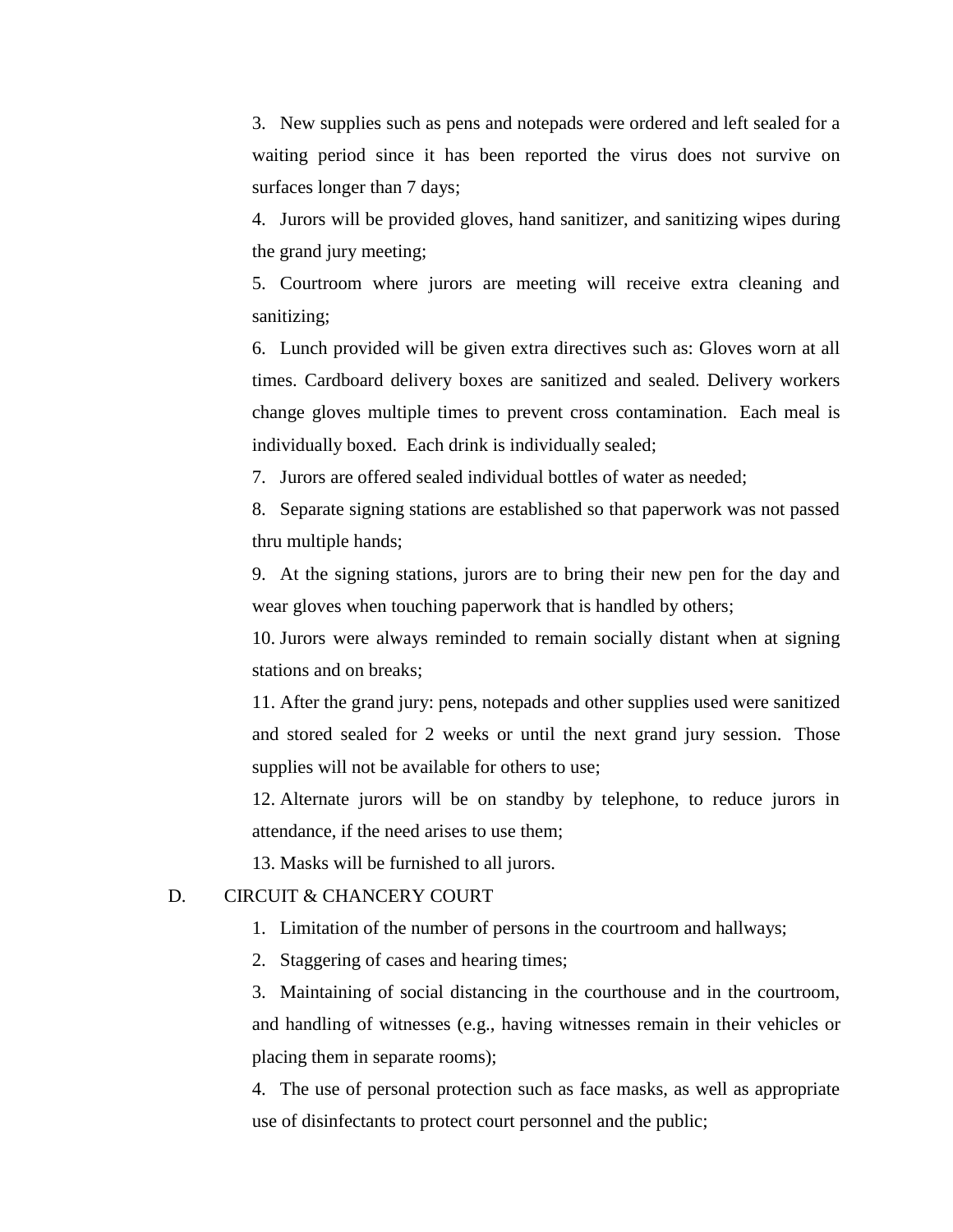5. Allowing agreed matters or contested matters that do not require sworn testimony to be handled via telephone, teleconferencing, email, video conferencing or other means that do not involve in-person contact. Other video hearings will be liberally utilized by the judges when practicable.

E. MUNICIPAL COURTS- Court will reopen/resume on June 1, 2020. Only special settings with a limited number of 6 participants or less with appropriate social distancing may be scheduled before then. Of course, attorneys for any party are allowed without limitation.

#### IV. HANCOCK

#### A. GENERAL SESSIONS & JUVENILE COURT

1. All litigants will be required to wait outside of the court house after they check in with the court security officer who will be at the entrance. The officer will note their presence and write down their phone number so that they can be contacted when their case is ready to be heard;

2. The attorney, public defenders and the district attorneys will discuss all of the pending cases outside of the courtroom and most likely outside of the building and only bring the litigants in when the case is ready;

3. Litigants in the courtroom will be positioned so that they are no closer than 10 feet apart;

4. Hand sanitizer and sanitiziation of furniture utilized;

#### B. CRIMINAL COURT

1. First business day of July 2020 is traditionally announcement day for Attorneys and Defendants. The Defendants in person appearance has been suspended with Attorneys and making a disposition announcement to the Court by fax or e-mail to the Clerk or Judge. The Judge will be available for announcements on May 1, 2020 at 9:00AM in the Chancery Courtroom while the Grand Jury meets in the Criminal Courtroom;

2. Jury trials previously scheduled will be rescheduled after July 3, 2020;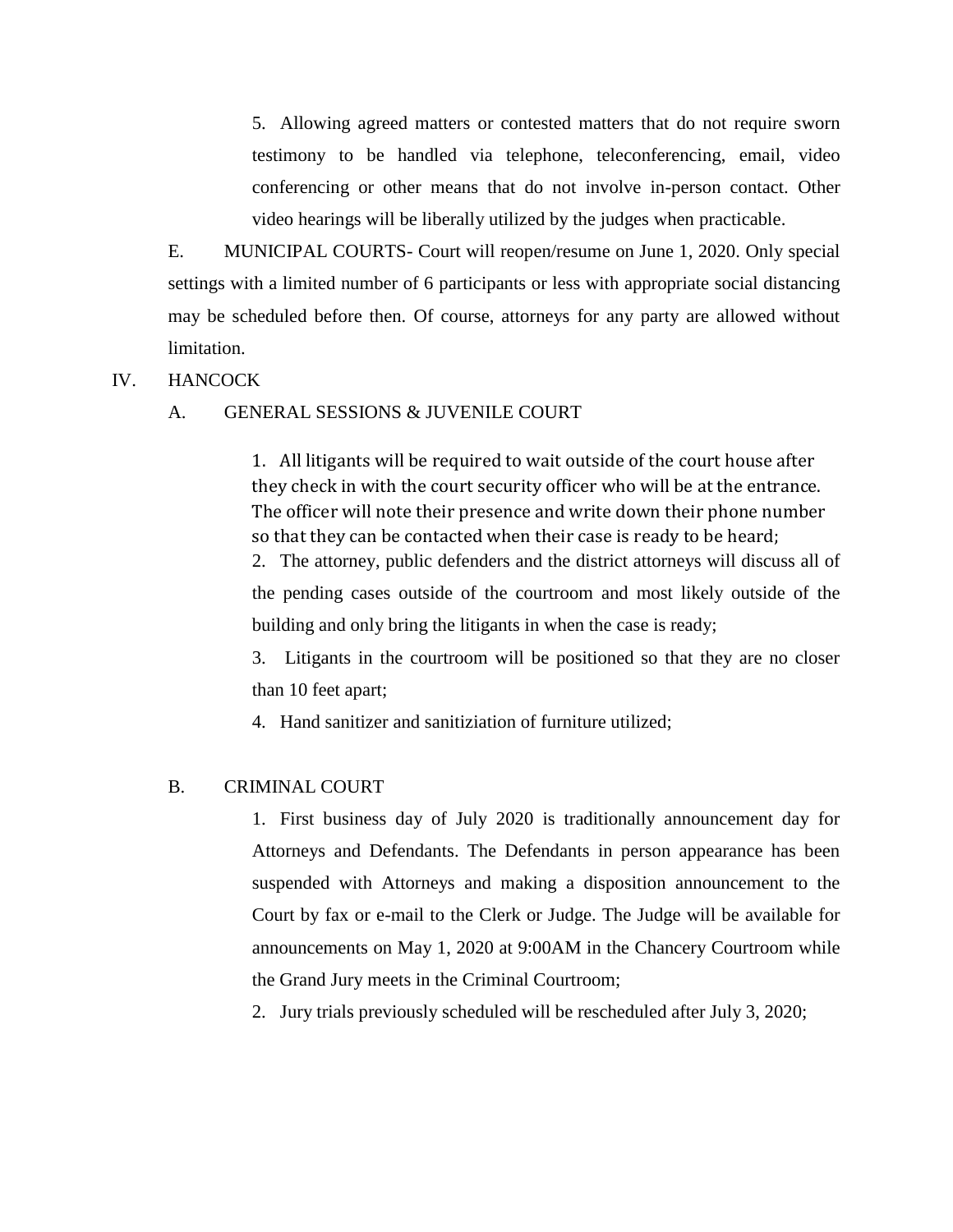3. July July 16, 2020 is an Arraignment day for Defendants that are incarcerated. The Attorneys can waive Arraignment and have the case set for trial without the Defendant being brought to Court. If an attorney requests an in person proceeding, then the court will hear them on a two at a time basis in the Courtroom. Where one is at the podium, while the other will be waiting on the side bench;

4. July 17, 2020 is an Arraignment day for Defendants on bond. There is normally a large crowd at the Courthouse. To alleviate the crowd, the Court Security will have a copy of the docket. If the Defendant has not been indicted, then they will not enter the Courthouse. Each Defendant will be given an appearance date of July 3, 2020 at 9:00 AM for an Arraignment. If the Defendant requests counsel, then they will be given an Affidavit of Indigency form to fill out and return to the Court Clerk for appointment of counsel;

5. The Public Defender, Appointed Attorneys and Retained Attorneys are encouraged to keep their clients informed on all dates and matters before the Court. Attorneys can waive Arraignment and schedule court dates without their clients being present;

6. For Arraignments or other in person appearances, the Defendants will be allowed to enter the Courtroom on a two at a time basis. One Defendant will be at the podium while the other waits on the side bench. Masks, cloth coverings and hand sanitizer are encouraged;

7. The podium will be sprayed with disinfectant after each appearance by court personnel;

8. The Court will schedule several plea days throughout the month. This will alleviate large crowds and will allow the court to handle no more than two cases at a time with a limited number of people in the Courthouse on a partial day. A limited crowd will also allow the court security and other personnel to be mindful of safety procedures;

9. The Court will only allow only parties to the case or essential individuals to the case to enter the Courtroom.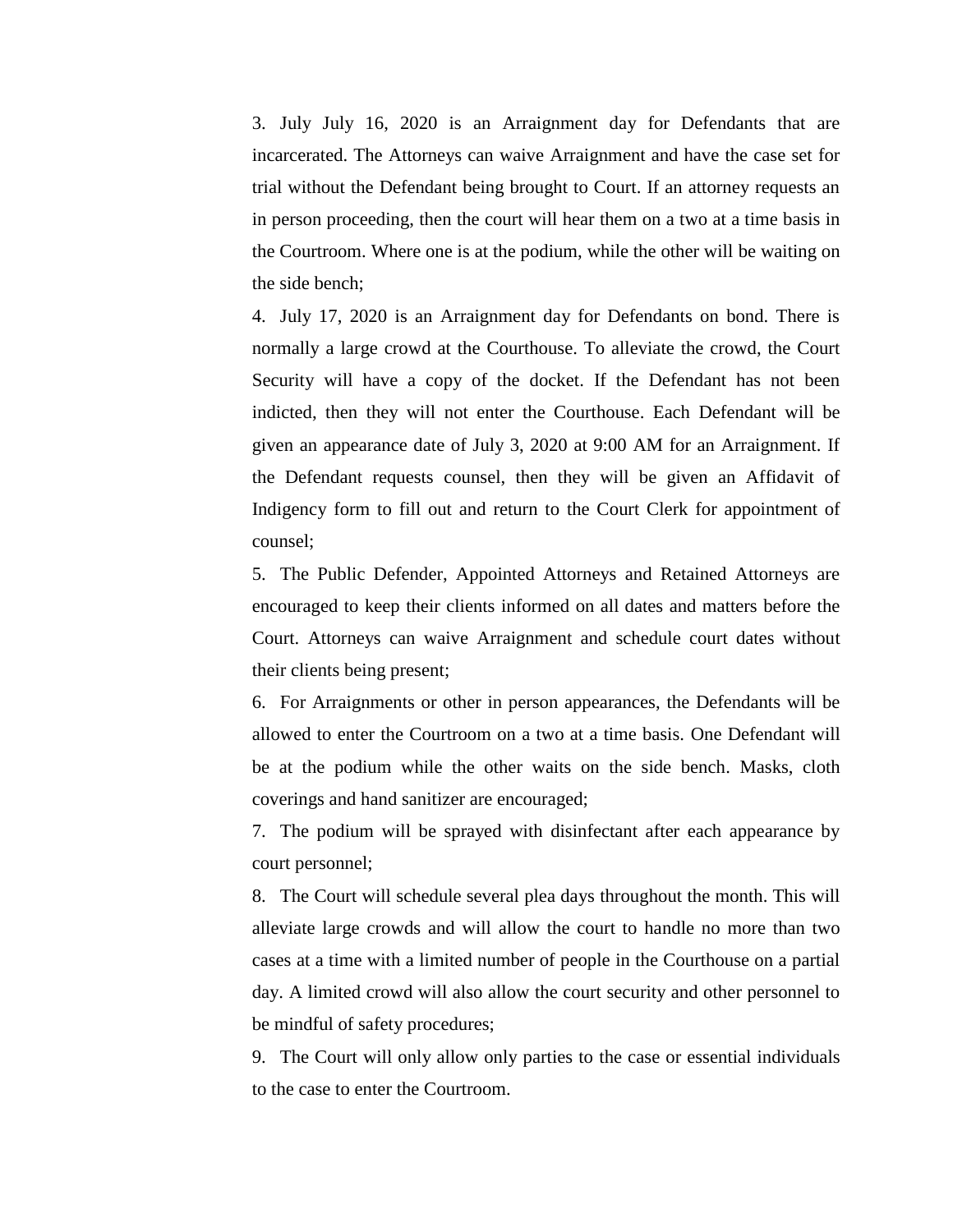C. GRAND JURY- requested for June 15, 2020. The following extra precautions are to be taken to benefit jurors and other justice system staff during the COVID-19 pandemic to ensure safety for all:

> 1. Location changed to provide social distancing room for all 12 jurors, foreperson, and District Attorney during all testimony;

> 2. A digital temperature check was conducted by Sheriff's Office staff of all members present and interacting with jurors;

> 3. New supplies such as pens and notepads were ordered and left sealed for a waiting period since it has been reported the virus does not survive on surfaces longer than 7 days;

> 4. Jurors will be provided gloves, hand sanitizer, sanitizing spray and wipes during the grand jury meeting;

> 5. Courtroom where jurors are meeting will receive extra cleaning and sanitizing;

> 6. Lunch provided will be given extra directives such as: Gloves worn at all times. Cardboard delivery boxes are sanitized and sealed. Delivery workers change gloves multiple times to prevent cross contamination. Each meal is individually boxed. Each drink is individually sealed;

> 7. Jurors are encouraged to bring their own coffee cups, to avoid those that may have been sitting out in the open;

8. Jurors are offered sealed individual bottles of water as needed;

9. Separate signing stations are established so that paperwork was not passed thru multiple hands;

10. At the signing stations, jurors are to bring their new pen for the day and wear gloves when touching paperwork that is handled by others;

11. Jurors were always reminded to remain socially distant when at signing stations and on breaks;

12. After the grand jury: pens, notepads and other supplies used were sanitized and stored sealed for 2 weeks or until the next grand jury session. Those supplies will not be available for others to use;

13. Alternate jurors will be on standby by telephone, to reduce jurors in attendance, if the need arises to use them.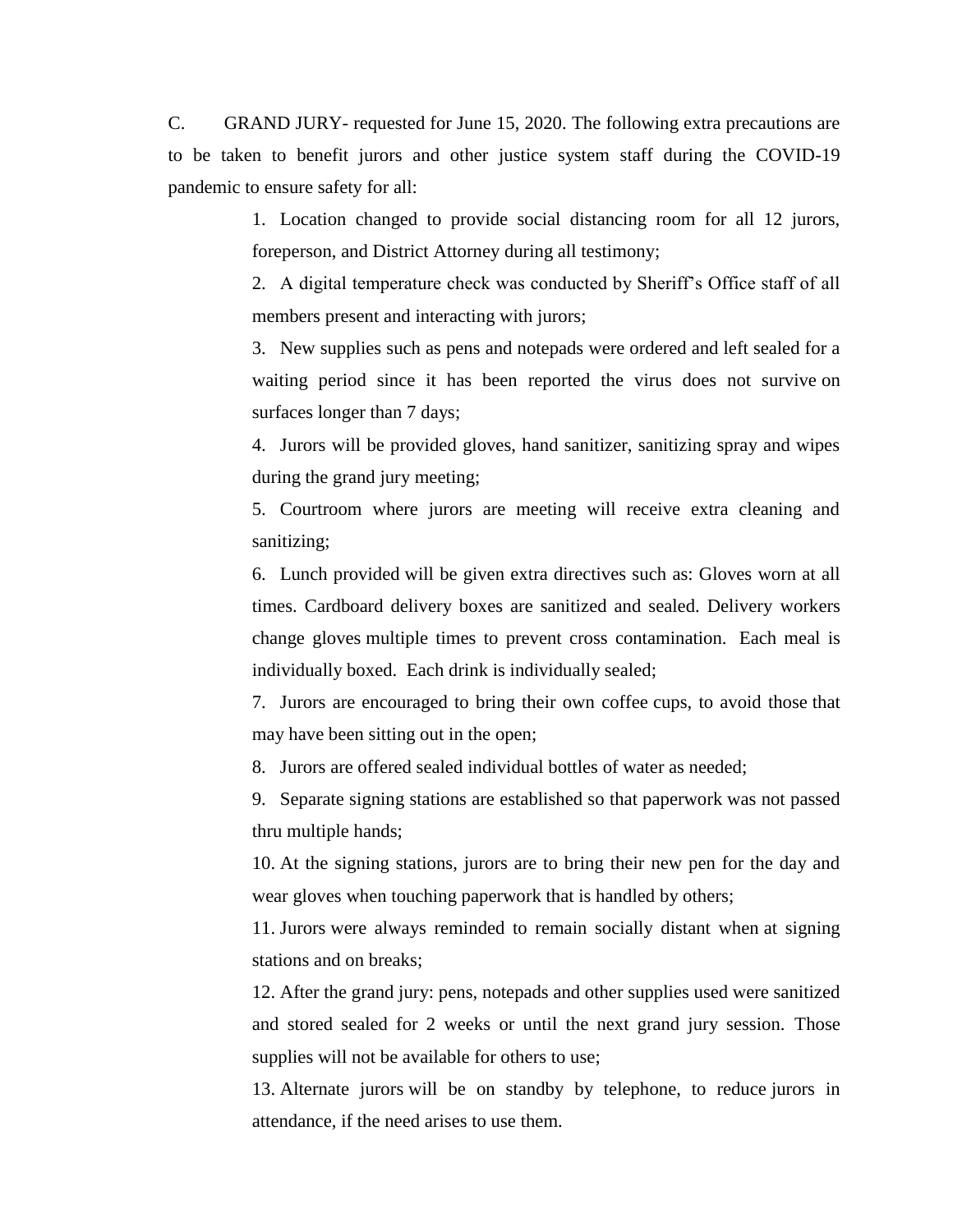#### D. CIRCUIT & CHANCERY COURT

- 1. Limitation of the number of persons in the courtroom and hallways;
- 2. Staggering of cases and hearing times;

3. Maintaining of social distancing in the courthouse and in the courtroom, and handling of witnesses (e.g., having witnesses remain in their vehicles or placing them in separate rooms);

4. The use of personal protection such as face masks, as well as appropriate use of disinfectants to protect court personnel and the public;

5. Allowing agreed matters or contested matters that do not require sworn testimony to be handled via telephone, teleconferencing, email, video conferencing or other means that do not involve in-person contact. Other video hearings will be liberally utilized by the judges when practicable.

E. MUNICIPAL COURTS

Not applicable

#### V. HAWKINS

- A. GENERAL SESSIONS & JUVENILE COURT
	- 1. As appropriate, individuals will be screened prior to entering the premises;

2. Separate Courtrooms will be utilized for different types of cases, depending on the number of people scheduled to appear, with the bigger groups being held in Circuit Courtroom, but no more than 10, as set out in the district wide rules, will be held in any one courtroom;

3. Within the 10 person rule, empty courtrooms and other areas will be used to as waiting areas to allow for social distancing. Civil Cases be held in Circuit Courtroom when possible, to accommodate a heavy docket;

4. Court Security Officers will assist in controlling the number of people in each courtroom and identify each person appearing before entering into courtroom. The overflow will be required to wait outside until they can enter pursuant to these rules. Staggered hearing times will be utilized to reduce numbers as well;

5. Only Officers, Attorneys, Defendants, Court Clerks, Witnesses and others approved by the Court will be allowed to enter;

6. The court will make every effort to minimize in court hearings and unnecessary interaction between court personnel and members of the public.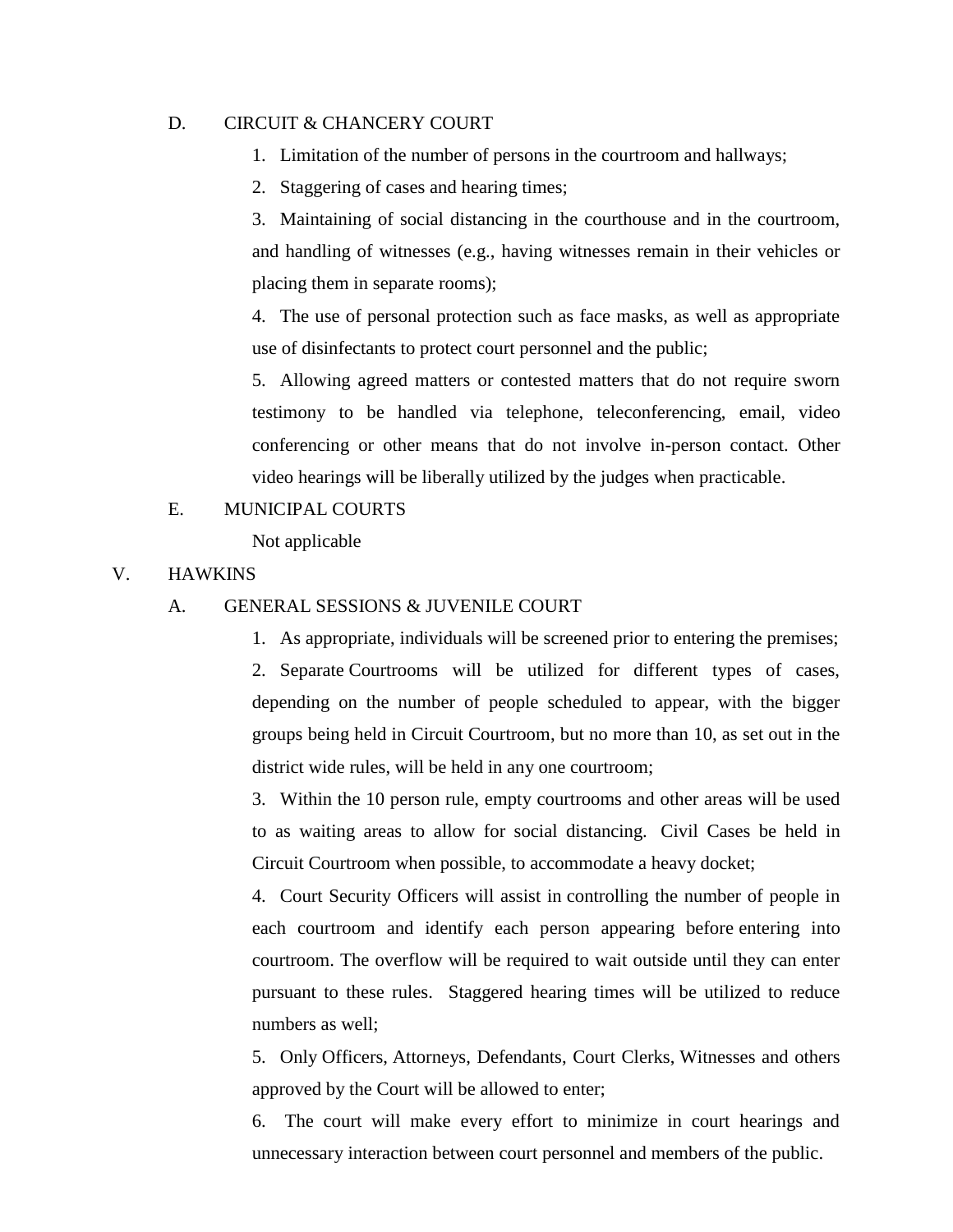#### B. CRIMINAL COURT

1. First business of June is traditionally announcement day for Attorneys and Defendants. The Defendants in person appearance has been suspended with Attorneys and making a disposition announcement to the Court by fax or email to the Clerk or Judge. The Judge will be available for announcements on the first business day in June 2020 at 9:00AM in the Chancery Courtroom while the Grand Jury meets in the Criminal Courtroom;

2. Jury trials previously scheduled will be rescheduled after July 3, 2020;

3. June 11, 2020 is an Arraignment day for Defendants that are incarcerated. The Attorneys can waive Arraignment and have the case set for trial without the Defendant being brought to Court. If an attorney requests an in person proceeding, then the court will hear them on a two at a time basis in the Courtroom. Where one is at the podium, while the other will be waiting on the side bench;

4. June 12, 2020 is an Arraignment day for Defendants on bond. There is normally a large crowd at the Courthouse. To alleviate the crowd, the Court Security will have a copy of the docket. If the Defendant has not been indicted, then they will not enter the Courthouse. Each Defendant will be given an appearance date of July 3, 2020 at 9:00 AM for an Arraignment. If the Defendant requests counsel, then they will be given an Affidavit of Indigency form to fill out and return to the Court Clerk for appointment of counsel;

5. The Public Defender, Appointed Attorneys and Retained Attorneys are encouraged to keep their clients informed on all dates and matters before the Court. Attorneys can waive Arraignment and schedule court dates without their clients being present;

6. For Arraignments or other in person appearances, the Defendants will be allowed to enter the Courtroom on a two at a time basis. One Defendant will be at the podium while the other waits on the side bench. Masks, cloth coverings and hand sanitizer are encouraged;

7. The podium will be sprayed with disinfectant after each appearance by court personnel;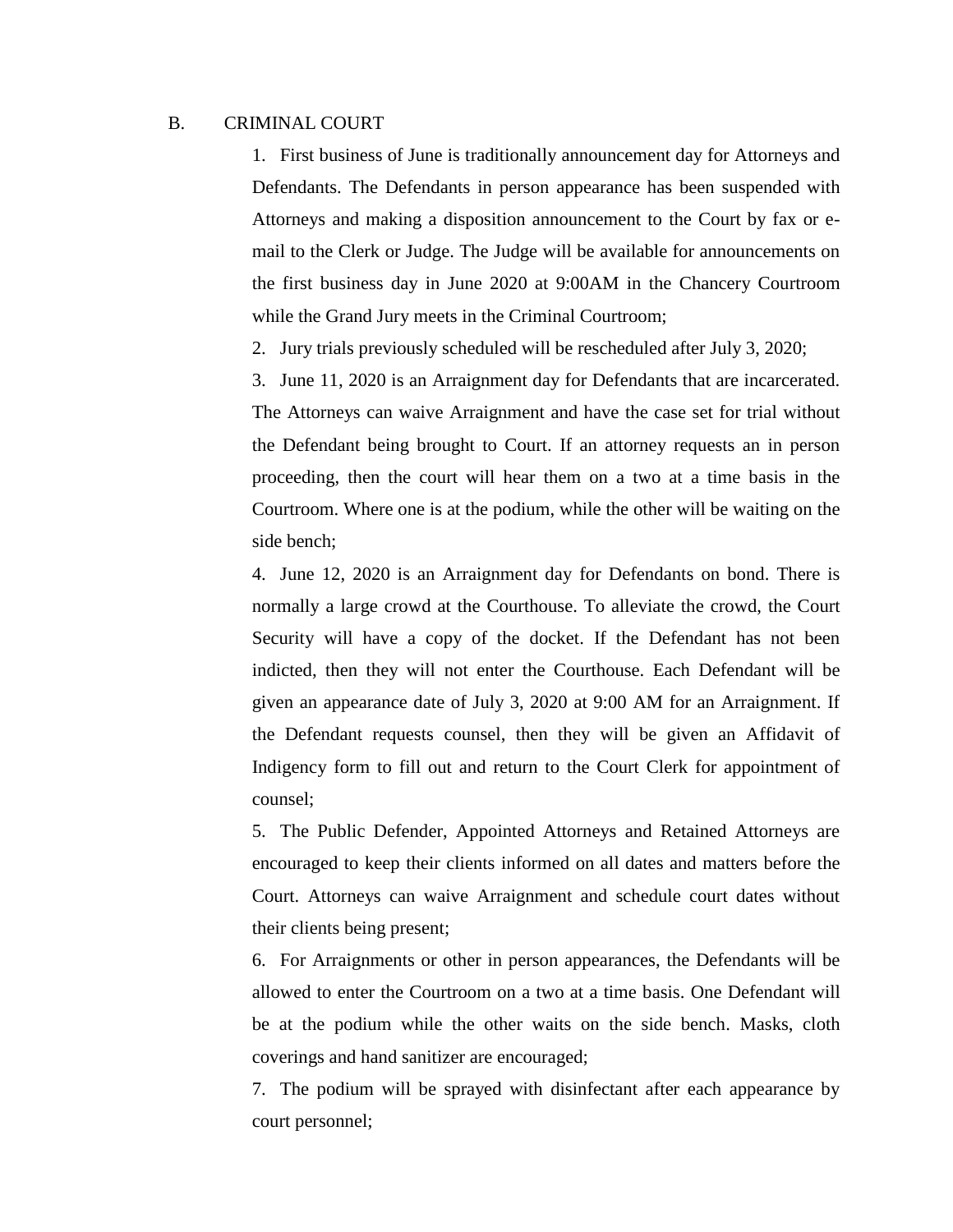8. The Court will schedule several plea days throughout the month. This will alleviate large crowds and will allow the court to handle no more than two cases at a time with a limited number of people in the Courthouse on a partial day. A limited crowd will also allow the court security and other personnel to be mindful of safety procedures;

9. The Court will only allow only parties to the case or essential individuals to the case to enter the Courtroom.

C. GRAND JURY- requested for June 1, 2020. The following extra precautions are to be taken to benefit jurors and other justice system staff during the COVID-19 pandemic to ensure safety for all:

> 1. Location changed to provide social distancing room for all 12 jurors, foreperson, and District Attorney during all testimony;

> 2. A digital temperature check was conducted by Sheriff's Office staff of all members present and interacting with jurors;

> 3. New supplies such as pens and notepads were ordered and left sealed for a waiting period since it has been reported the virus does not survive on surfaces longer than 7 days;

> 4. Jurors will be provided gloves, hand sanitizer, sanitizing spray and wipes during the grand jury meeting;

> 5. Courtroom where jurors are meeting will receive extra cleaning and sanitizing;

> 6. Lunch provided will be given extra directives such as: Gloves worn at all times. Cardboard delivery boxes are sanitized and sealed. Delivery workers change gloves multiple times to prevent cross contamination. Each meal is individually boxed. Each drink is individually sealed;

> 7. Jurors are encouraged to bring their own coffee cups, to avoid those that may have been sitting out in the open;

8. Jurors are offered sealed individual bottles of water as needed;

9. Separate signing stations are established so that paperwork was not passed thru multiple hands;

10. At the signing stations, jurors are to bring their new pen for the day and wear gloves when touching paperwork that is handled by others;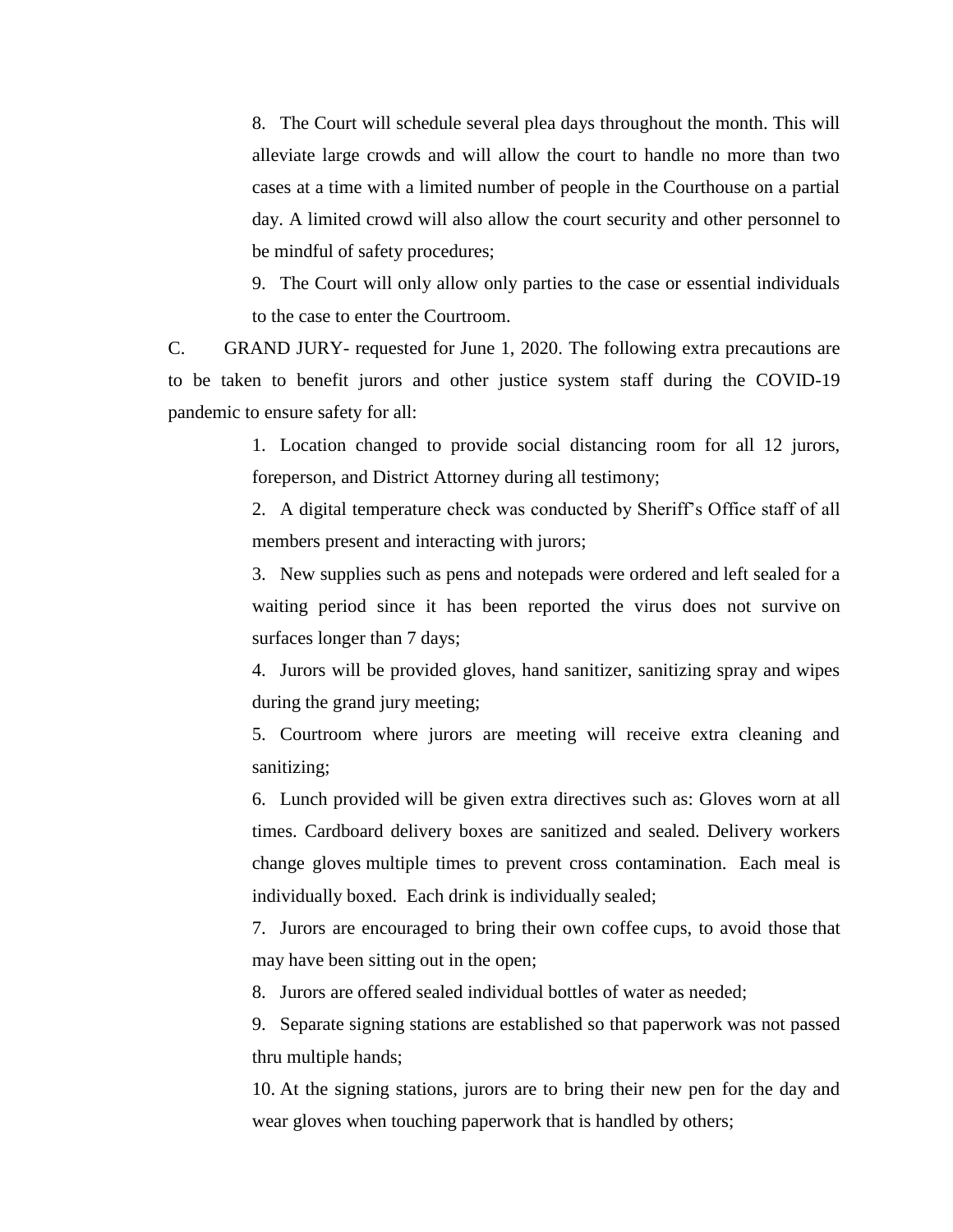11. Jurors were always reminded to remain socially distant when at signing stations and on breaks;

12. After the grand jury: pens, notepads and other supplies used were sanitized and stored sealed for 2 weeks or until the next grand jury session. Those supplies will not be available for others to use;

13. Alternate jurors will be on standby by telephone, to reduce jurors in attendance, if the need arises to use them.

#### D. CIRCUIT & CHANCERY COURT

- 1. Limitation of the number of persons in the courtroom and hallways;
- 2. Staggering of cases and hearing times;

3. Maintaining of social distancing in the courthouse and in the courtroom, and handling of witnesses (e.g., having witnesses remain in their vehicles or placing them in separate rooms);

4. The use of personal protection such as face masks, as well as appropriate use of disinfectants to protect court personnel and the public;

5. Allowing agreed matters or contested matters that do not require sworn testimony to be handled via telephone, teleconferencing, email, video conferencing or other means that do not involve in-person contact. Other video hearings will be liberally utilized by the judges when practicable.

#### E. MUNICIPAL COURTS

1. Bulls Gap Municipal Court does not have court scheduled for May.

2. Rogersville Municipal Court does not have court scheduled for May. Rogersville Municipal Court will reopen in June.

3. Surgoinsville Municipal Court plans to reopen with one (1) court date for May. We will have individuals check-in at the front door while maintaining social distancing guidelines. Only parties for two (2) cases will be allowed into City Hall at a time while we move thru the docket. Only parties to a proceeding will be allowed into the court room. In order to facilitate safe transitions into and out of the court building, while maintaining social distancing guidelines, law enforcement will assist by coordinating announcements of each individual on the docket once it is safe for them to enter the building.